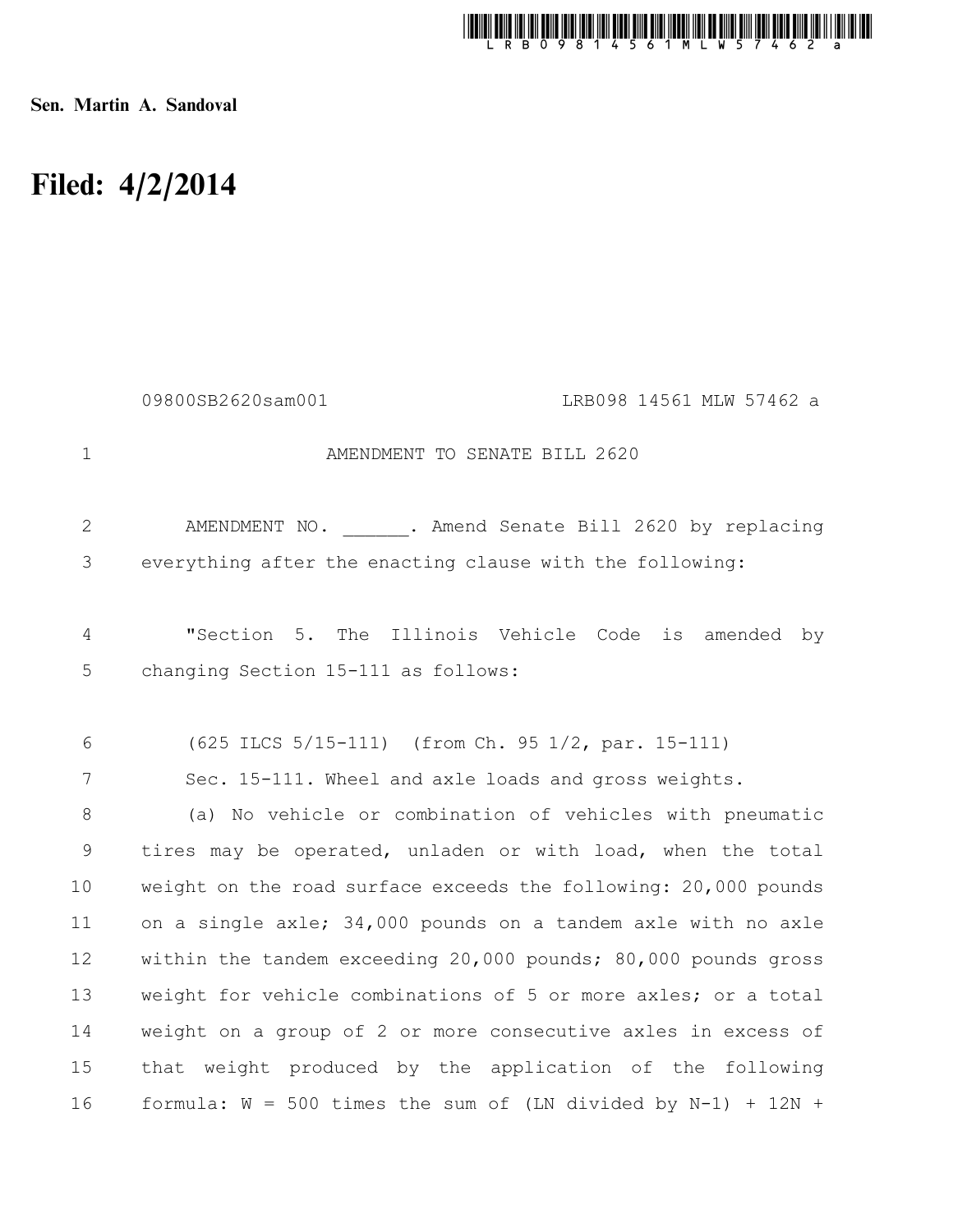09800SB2620sam001 -2- LRB098 14561 MLW 57462 a

36, where "W" equals overall total weight on any group of 2 or more consecutive axles to the nearest 500 pounds, "L" equals the distance measured to the nearest foot between extremes of any group of 2 or more consecutive axles, and "N" equals the number of axles in the group under consideration. 

The above formula when expressed in tabular form results in allowable loads as follows: 

Distance measured 

to the nearest 

foot between the 

extremes of any Maximum weight in pounds 

group of 2 or of any group of 

more consecutive 2 or more consecutive axles 

axles 

| 15 | feet       | 2 axles |        |        | 3 axles 4 axles 5 axles 6 axles |  |
|----|------------|---------|--------|--------|---------------------------------|--|
| 16 | $\sqrt{4}$ | 34,000  |        |        |                                 |  |
| 17 | 5          | 34,000  |        |        |                                 |  |
| 18 | 6          | 34,000  |        |        |                                 |  |
| 19 | 7          | 34,000  |        |        |                                 |  |
| 20 | $\,8\,$    | 38,000* | 42,000 |        |                                 |  |
| 21 | 9          | 39,000  | 42,500 |        |                                 |  |
| 22 | 10         | 40,000  | 43,500 |        |                                 |  |
| 23 | 11         |         | 44,000 |        |                                 |  |
| 24 | 12         |         | 45,000 | 50,000 |                                 |  |
| 25 | 13         |         | 45,500 | 50,500 |                                 |  |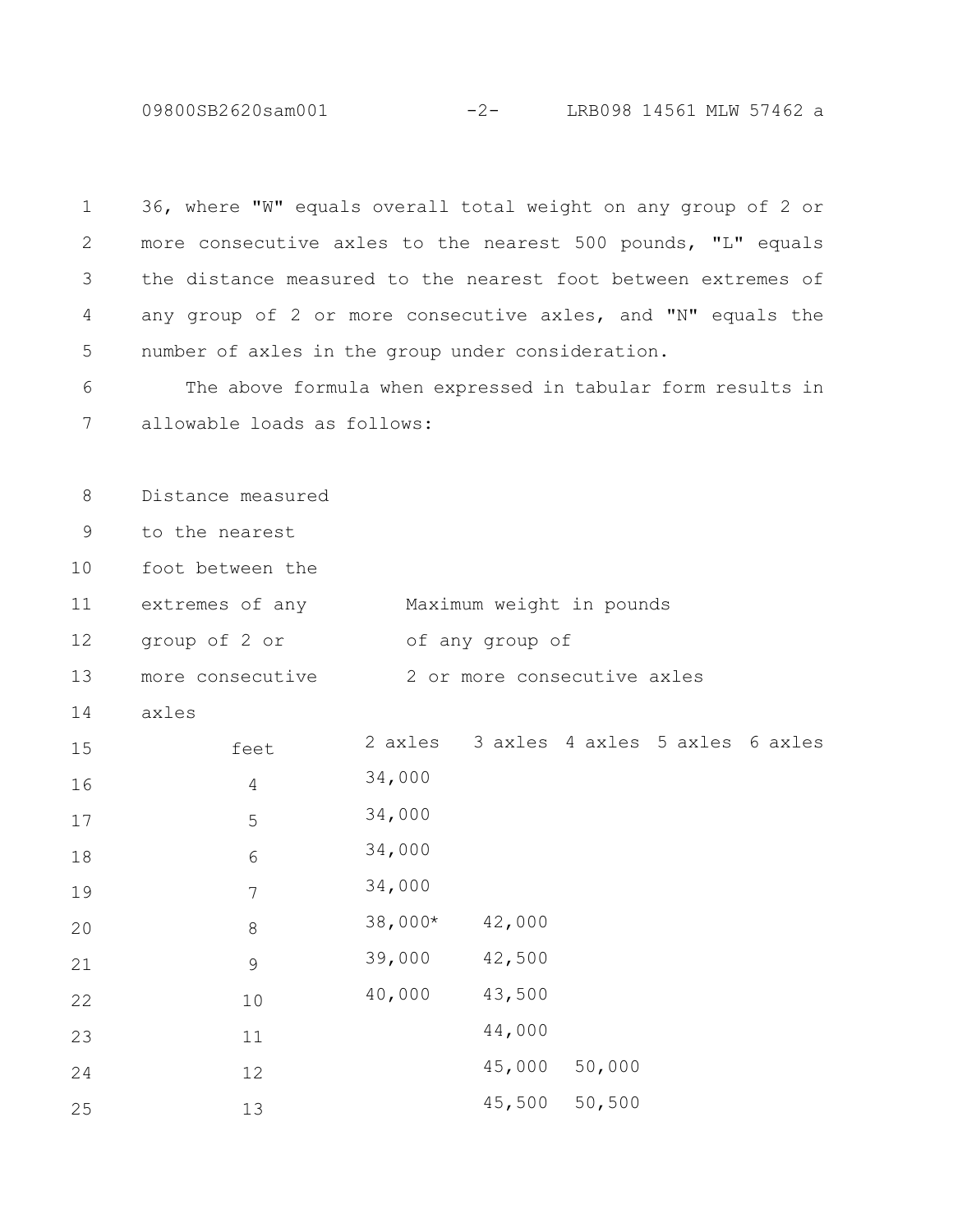| $\mathbf 1$    | 14 | 46,500 | 51,500 |               |        |
|----------------|----|--------|--------|---------------|--------|
| $\mathbf{2}$   | 15 | 47,000 | 52,000 |               |        |
| $\mathfrak{Z}$ | 16 | 48,000 | 52,500 | 58,000        |        |
| $\sqrt{4}$     | 17 | 48,500 | 53,500 | 58,500        |        |
| 5              | 18 | 49,500 | 54,000 | 59,000        |        |
| $\sqrt{6}$     | 19 | 50,000 | 54,500 | 60,000        |        |
| 7              | 20 | 51,000 | 55,500 | 60,500        | 66,000 |
| $\,8\,$        | 21 | 51,500 | 56,000 | 61,000        | 66,500 |
| $\mathsf 9$    | 22 | 52,500 | 56,500 | 61,500        | 67,000 |
| 10             | 23 | 53,000 | 57,500 | 62,500        | 68,000 |
| 11             | 24 | 54,000 | 58,000 | 63,000        | 68,500 |
| 12             | 25 | 54,500 | 58,500 | 63,500        | 69,000 |
| 13             | 26 | 55,500 | 59,500 | 64,000        | 69,500 |
| 14             | 27 | 56,000 | 60,000 | 65,000        | 70,000 |
| 15             | 28 | 57,000 | 60,500 | 65,500        | 71,000 |
| 16             | 29 | 57,500 | 61,500 | 66,000        | 71,500 |
| 17             | 30 | 58,500 | 62,000 | 66,500        | 72,000 |
| 18             | 31 | 59,000 | 62,500 | 67,500        | 72,500 |
| 19             | 32 | 60,000 | 63,500 | 68,000        | 73,000 |
| 20             | 33 |        |        | 64,000 68,500 | 74,000 |
| 21             | 34 |        | 64,500 | 69,000        | 74,500 |
| 22             | 35 |        | 65,500 | 70,000        | 75,000 |
| 23             | 36 |        | 66,000 | 70,500        | 75,500 |
| 24             | 37 |        | 66,500 | 71,000        | 76,000 |
| 25             | 38 |        | 67,500 | 72,000        | 77,000 |
| 26             | 39 |        | 68,000 | 72,500        | 77,500 |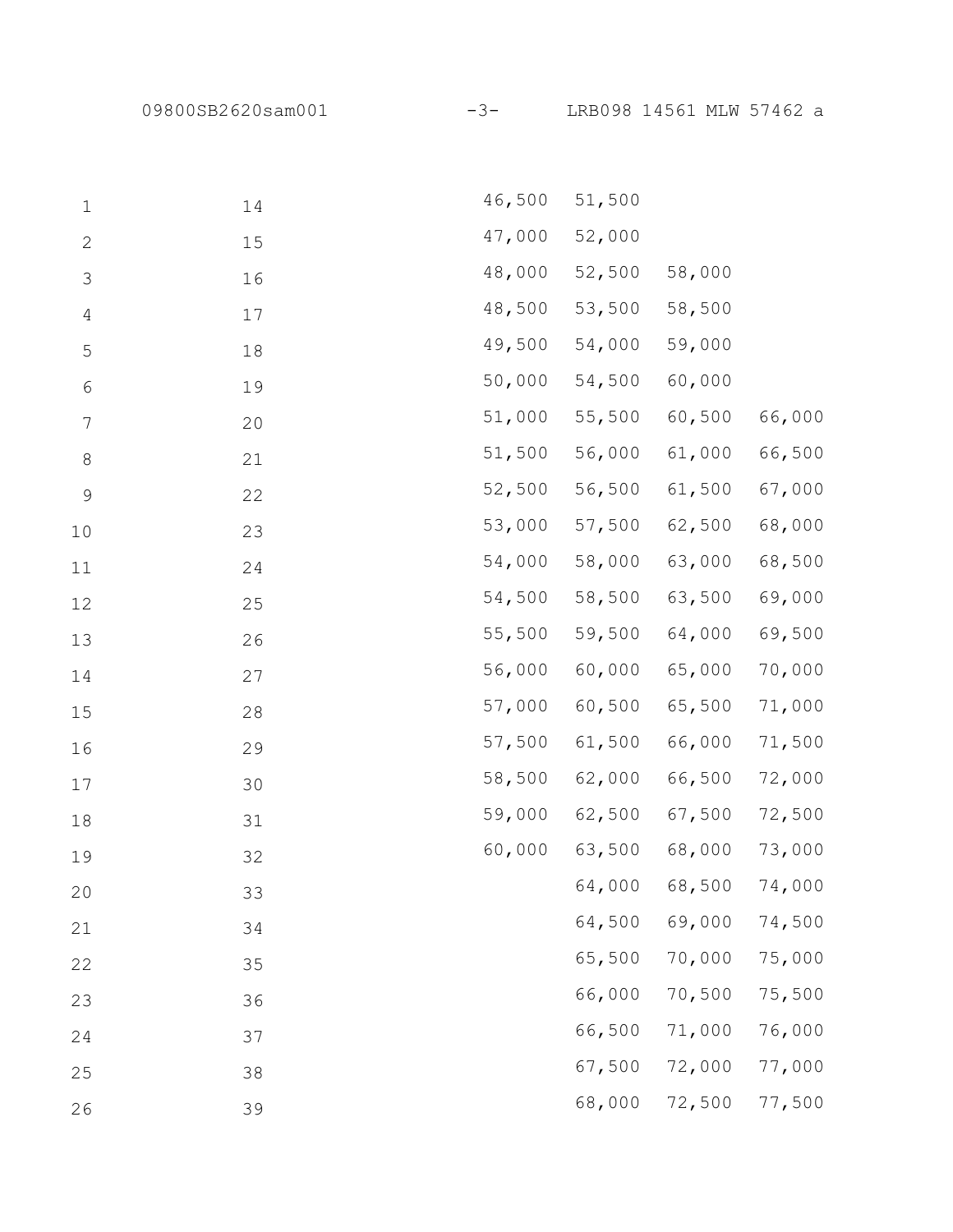09800SB2620sam001 -4- LRB098 14561 MLW 57462 a

| $1\,$            | $4\,0$ | 68,500 | 73,000 | 78,000 |
|------------------|--------|--------|--------|--------|
| $\mathbf{2}$     | 41     | 69,500 | 73,500 | 78,500 |
| 3                | 42     | 70,000 | 74,000 | 79,000 |
| $\overline{4}$   | 43     | 70,500 | 75,000 | 80,000 |
| 5                | 44     | 71,500 | 75,500 |        |
| $\sqrt{6}$       | 45     | 72,000 | 76,000 |        |
| $\boldsymbol{7}$ | 46     | 72,500 | 76,500 |        |
| $\,8\,$          | 47     | 73,500 | 77,500 |        |
| $\mathcal{G}$    | $4\,8$ | 74,000 | 78,000 |        |
| $10\,$           | 49     | 74,500 | 78,500 |        |
| 11               | 50     | 75,500 | 79,000 |        |
| 12               | $51\,$ | 76,000 | 80,000 |        |
| 13               | 52     | 76,500 |        |        |
| 14               | 53     | 77,500 |        |        |
| 15               | 54     | 78,000 |        |        |
| 16               | 55     | 78,500 |        |        |
| 17               | 56     | 79,500 |        |        |
| $1\,8$           | 57     | 80,000 |        |        |

\*If the distance between 2 axles is 96 inches or less, the 2 axles are tandem axles and the maximum total weight may not exceed 34,000 pounds, notwithstanding the higher limit resulting from the application of the formula. 

Vehicles not in a combination having more than 4 axles may not exceed the weight in the table in this subsection (a) for 4 axles measured between the extreme axles of the vehicle. 

Vehicles in a combination having more than 6 axles may not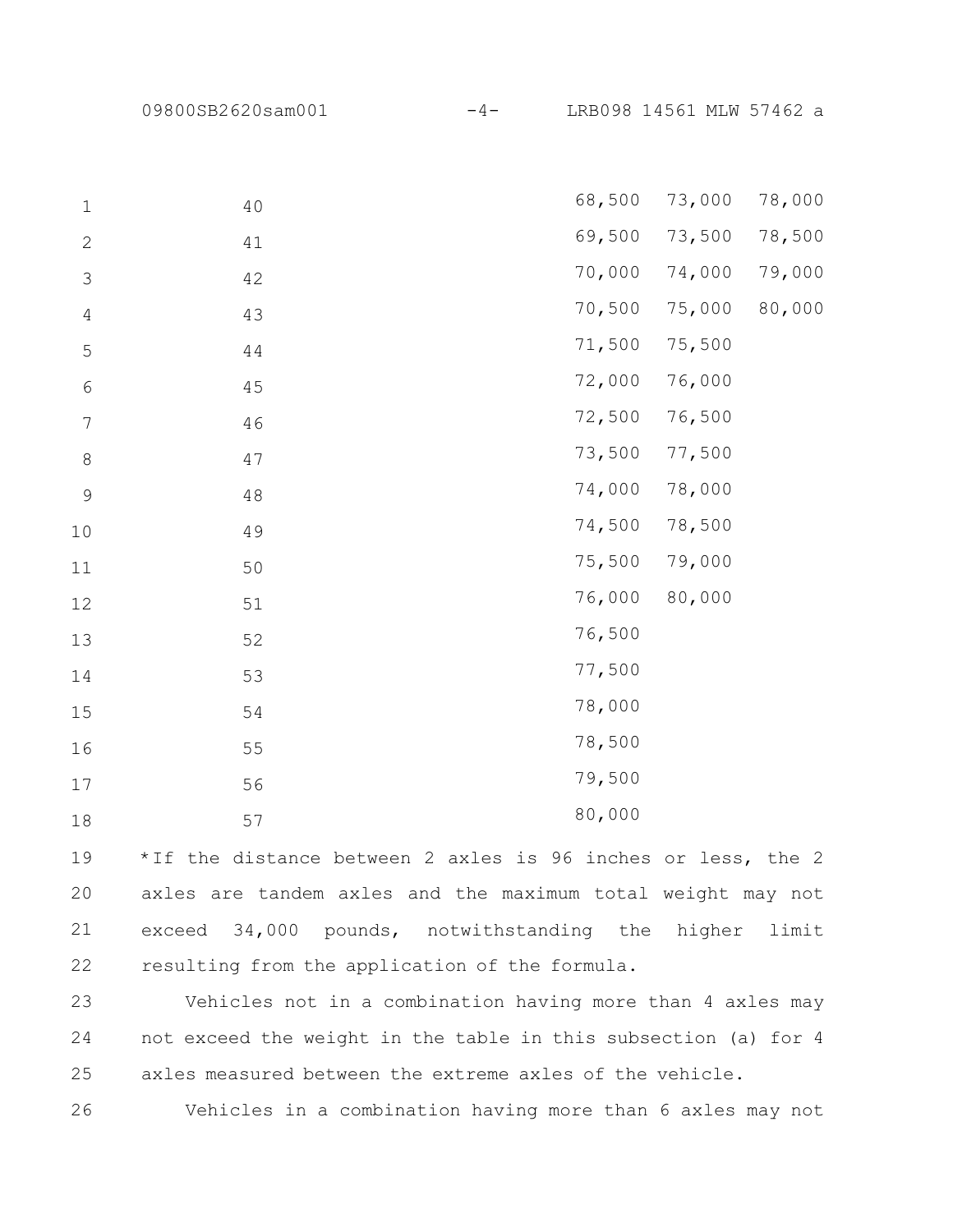exceed the weight in the table in this subsection (a) for 6 axles measured between the extreme axles of the combination. 1 2

Local authorities, with respect to streets and highways under their jurisdiction, without additional fees, may also by ordinance or resolution allow the weight limitations of this subsection, provided the maximum gross weight on any one axle shall not exceed 20,000 pounds and the maximum total weight on any tandem axle shall not exceed 34,000 pounds, on designated highways when appropriate regulatory signs giving notice are erected upon the street or highway or portion of any street or highway affected by the ordinance or resolution. 3 4 5 6 7 8 9 10 11

The following are exceptions to the above formula:

12

(1) Vehicles for which a different limit is established and posted in accordance with Section 15-316 of this Code. 13 14

(2) Vehicles for which the Department of Transportation and local authorities issue overweight permits under authority of Section 15-301 of this Code. These vehicles are not subject to the bridge formula. 15 16 17 18

(3) Cities having a population of more than 50,000 may permit by ordinance axle loads on 2 axle motor vehicles 33 1/2% above those provided for herein, but the increase shall not become effective until the city has officially notified the Department of the passage of the ordinance and shall not apply to those vehicles when outside of the limits of the city, nor shall the gross weight of any 2 axle motor vehicle operating over any street of the city 19 20 21 22 23 24 25 26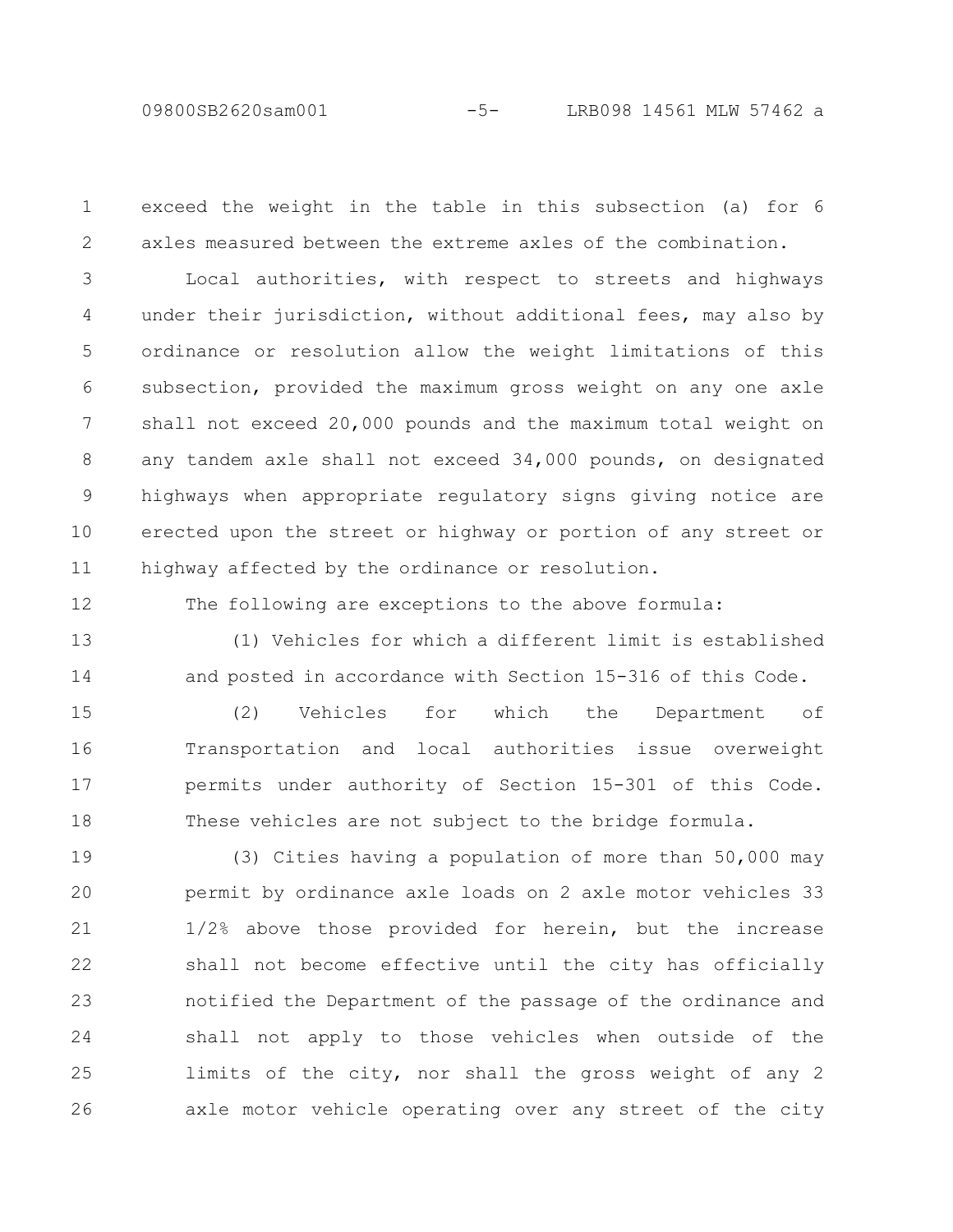```
exceed 40,000 pounds.
1
```
(4) Weight limitations shall not apply to vehicles (including loads) operated or hired by a public utility or municipality when transporting equipment required for emergency repair of public utility facilities or properties, or water wells, or the maintenance of sewers. 2 3 4 5 6

(5) Two consecutive sets of tandem axles may carry a total weight of 34,000 pounds each if the overall distance between the first and last axles of the consecutive sets of tandem axles is 36 feet or more, notwithstanding the lower limit resulting from the application of the above formula. 7 8 9 10 11

(6) A truck, not in combination and used exclusively for the collection of rendering materials, may, when laden, transmit upon the road surface, except when on part of the National System of Interstate and Defense Highways, the following maximum weights: 22,000 pounds on a single axle; 40,000 pounds on a tandem axle. 12 13 14 15 16 17

(7) A truck not in combination, equipped with a self compactor or an industrial roll-off hoist and roll-off container, used exclusively for garbage, refuse, or recycling operations, may, when laden, transmit upon the road surface, except when on part of the National System of Interstate and Defense Highways, the following maximum weights: 22,000 pounds on a single axle; 40,000 pounds on a tandem axle; 40,000 pounds gross weight on a 2-axle vehicle; 54,000 pounds gross weight on a 3-axle vehicle. 18 19 20 21 22 23 24 25 26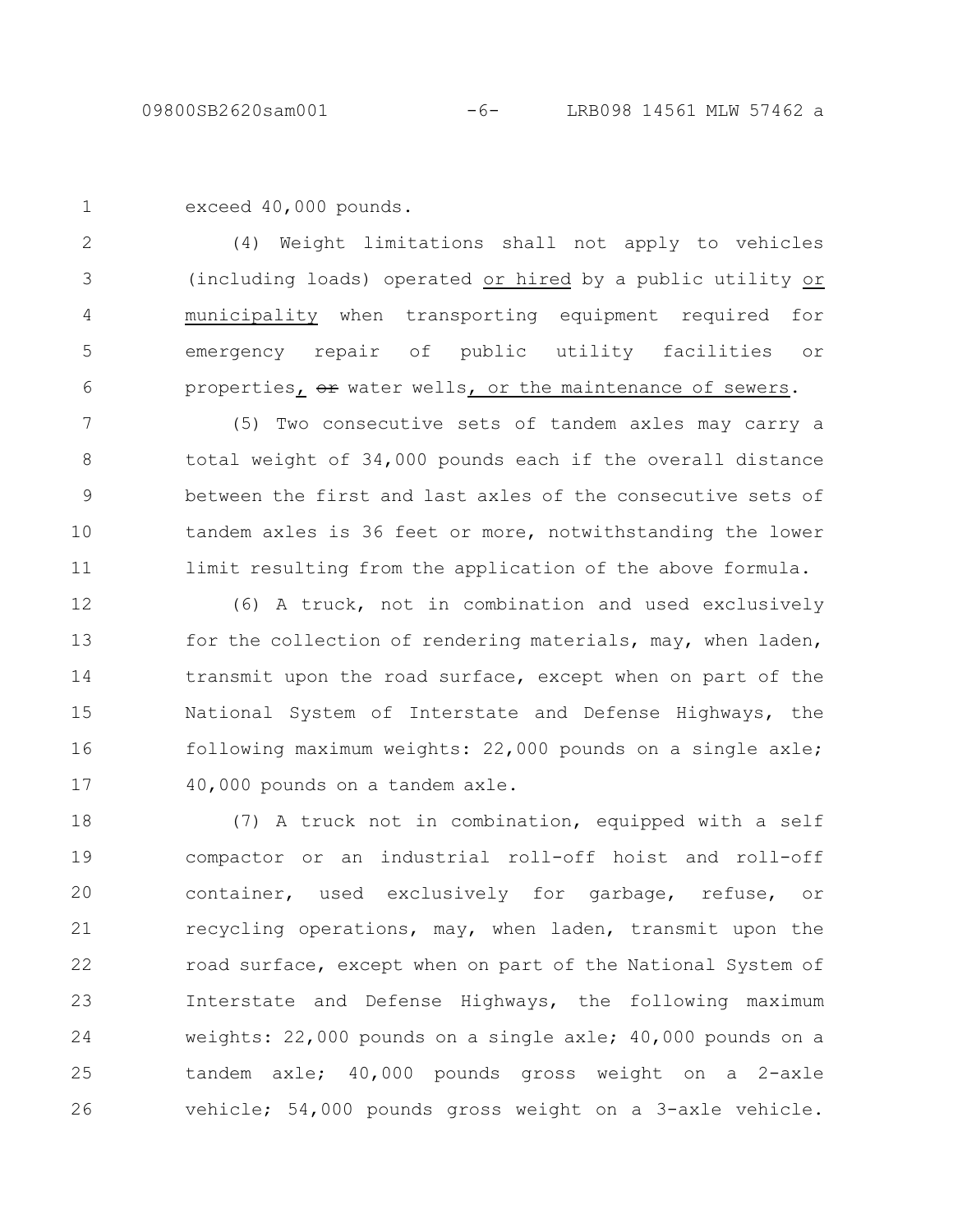1

This vehicle is not subject to the bridge formula.

(7.5) A 3-axle rear discharge truck mixer registered as a Special Hauling Vehicle, used exclusively for the mixing and transportation of concrete in the plastic state, may, when laden, transmit upon the road surface, except when on part of the National System of Interstate and Defense Highways, the following maximum weights: 22,000 pounds on single axle; 40,000 pounds on a tandem axle; 54,000 pounds gross weight on a 3-axle vehicle. This vehicle is not subject to the bridge formula. 2 3 4 5 6 7 8 9 10

(8) Except as provided in paragraph (7.5) of this subsection (a), tandem axles on a 3-axle truck registered as a Special Hauling Vehicle, manufactured prior to or in the model year of 2024 and first registered in Illinois prior to January 1, 2025, with a distance greater than 72 inches but not more than 96 inches between any series of 2 axles, is allowed a combined weight on the series not to exceed 36,000 pounds and neither axle of the series may exceed 20,000 pounds. Any vehicle of this type manufactured after the model year of 2024 or first registered in Illinois after December 31, 2024 may not exceed a combined weight of 34,000 pounds through the series of 2 axles and neither axle of the series may exceed 20,000 pounds. 11 12 13 14 15 16 17 18 19 20 21 22 23

axle combination sewer cleaning jetting truck registered as a Special Hauling Vehicle, used <del>transportation</del> 24 25 26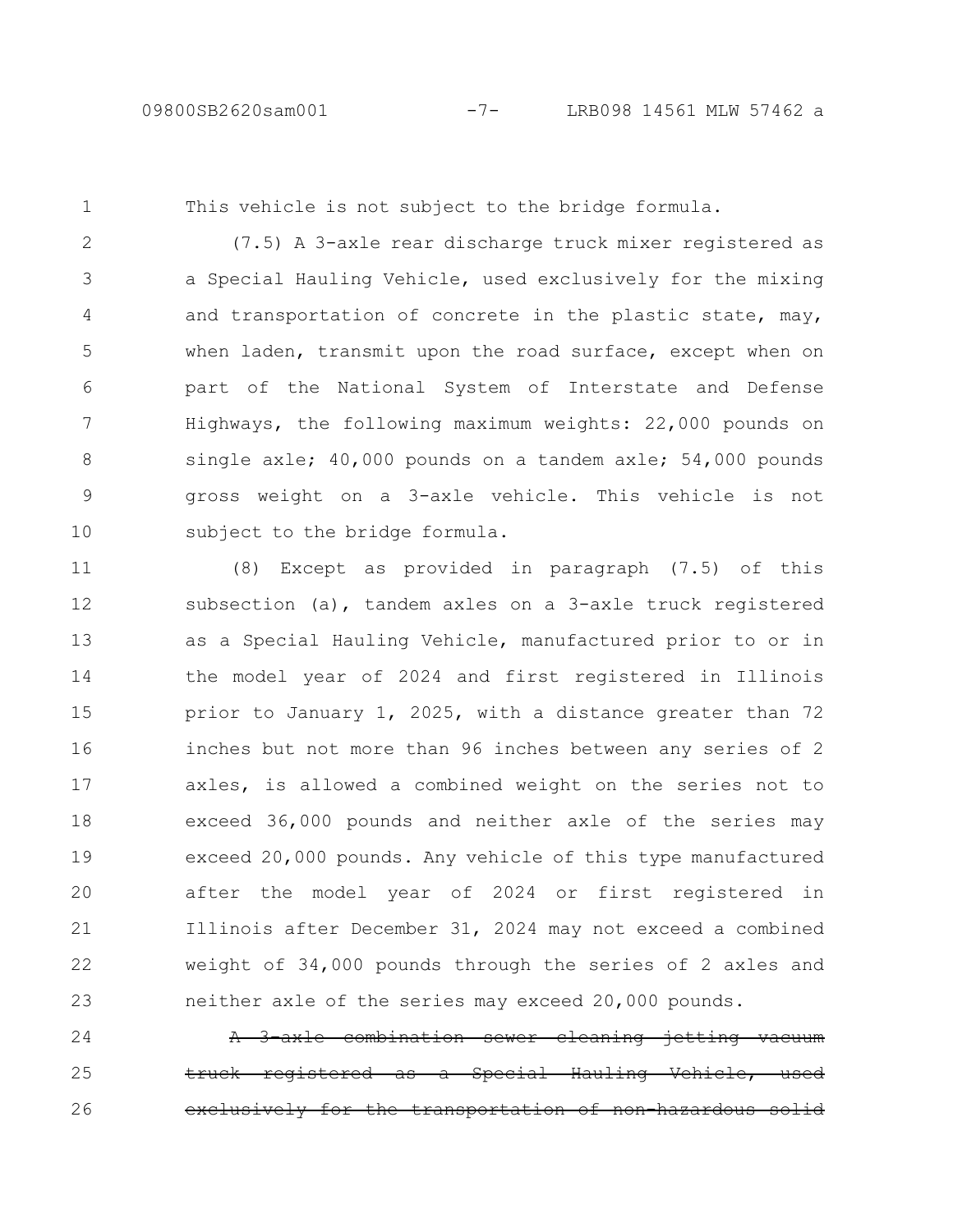waste, manufactured before or in the model year of 2014, <u>in Illinois before January</u> when laden, transmit upon the road surface, except when on part of the National System of Interstate and Defense Highways, the following maximum weights: 22,000 pounds on a 40,000 pounds on on a 3-axle vehicle. This the bridge formula. 1 2 3 4 5 6 7 8

(9) A 4-axle truck mixer registered as a Special Hauling Vehicle, used exclusively for the mixing and transportation of concrete in the plastic state, 2024 2025 and not operated on a highway that is part of the National System of Interstate Highways, is allowed the following maximum weights: 20,000 pounds on any single axle; 36,000 pounds on a series of axles greater than 72 inches but not more than 96 inches; and 34,000 pounds on any series of 2 axles greater than 40 inches but not more than 72 inches. The gross weight of this vehicle may not exceed the weights allowed by the bridge formula for 4 axles. The bridge formula does not apply to any series of 3 axles while the vehicle is transporting concrete in the plastic state, but no axle or tandem axle of the series may exceed the maximum weight permitted under this paragraph (9) of subsection (a). 9 10 11 12 13 14 15 16 17 18 19 20 21 22 23 24

(10) Combinations of vehicles, registered as Special Hauling Vehicles that include a semitrailer manufactured 25 26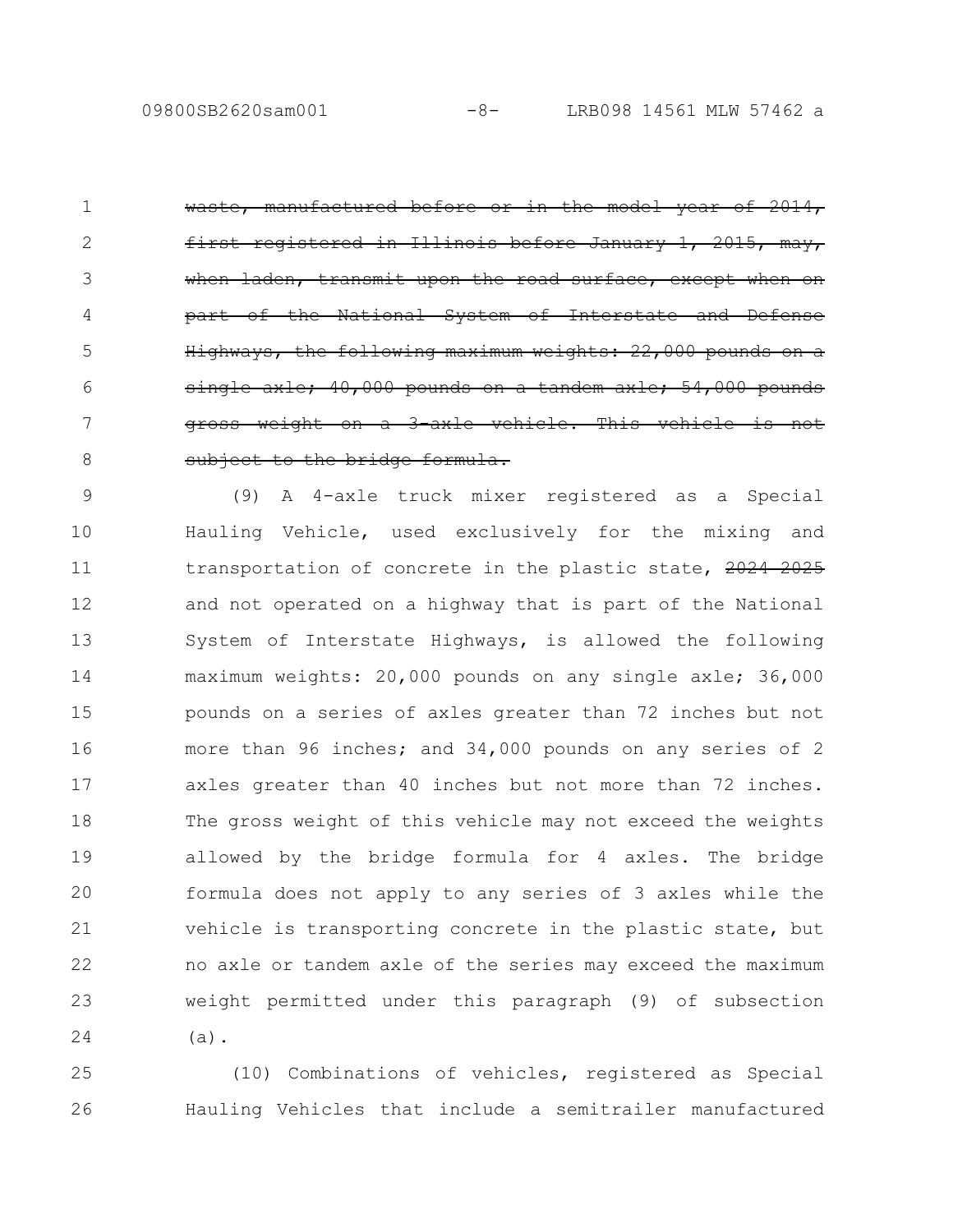prior to or in the model year of 2024, and registered in Illinois prior to January 1, 2025, having 5 axles with a distance of 42 feet or less between extreme axles, may not exceed the following maximum weights: 20,000 pounds on a single axle; 34,000 pounds on a tandem axle; and 72,000 pounds gross weight. This combination of vehicles is not subject to the bridge formula. For all those combinations of vehicles that include a semitrailer manufactured after the effective date of P.A. 92-0417, the overall distance between the first and last axles of the 2 sets of tandems must be 18 feet 6 inches or more. Any combination of vehicles that has had its cargo container replaced in its entirety after December 31, 2024 may not exceed the weights allowed by the bridge formula. 1 2 3 4 5 6 7 8 9 10 11 12 13 14

(11) The maximum weight allowed on a vehicle with crawler type tracks is 40,000 pounds. 15 16

(12) A combination of vehicles, including a tow truck and a disabled vehicle or disabled combination of vehicles, that exceeds the weight restriction imposed by this Code, may be operated on a public highway in this State provided that neither the disabled vehicle nor any vehicle being towed nor the tow truck itself shall exceed the weight limitations permitted under this Chapter. During the towing operation, neither the tow truck nor the vehicle combination shall exceed 24,000 pounds on a single rear axle and 44,000 pounds on a tandem rear axle, provided the 17 18 19 20 21 22 23 24 25 26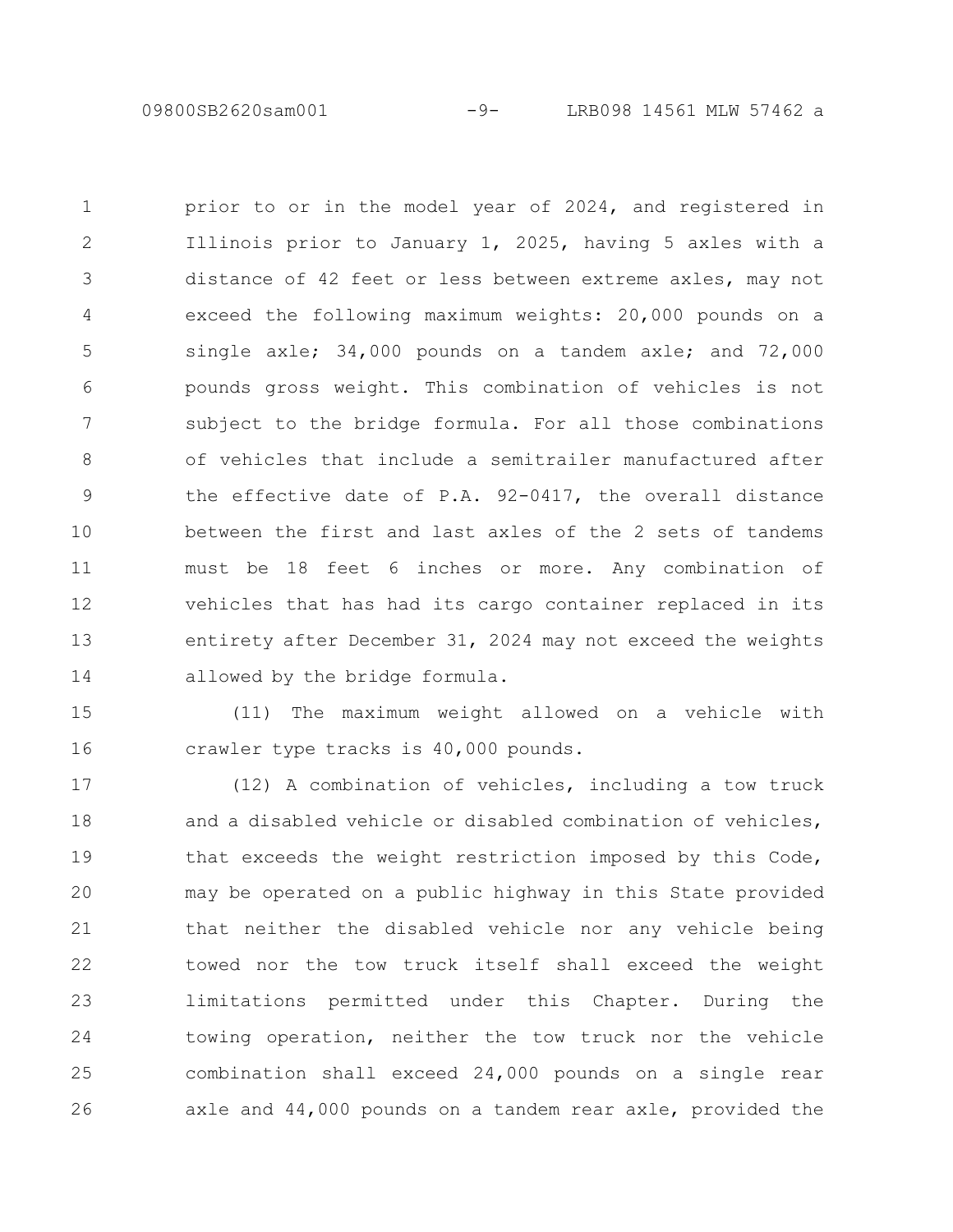towing vehicle: 1

(i) is specifically designed as a tow truck having a gross vehicle weight rating of at least 18,000 pounds and is equipped with air brakes, provided that air brakes are required only if the towing vehicle is towing a vehicle, semitrailer, or tractor-trailer combination that is equipped with air brakes; 2 3 4 5 6 7

(ii) is equipped with flashing, rotating, or oscillating amber lights, visible for at least 500 feet in all directions; 8 9 10

(iii) is capable of utilizing the lighting and braking systems of the disabled vehicle or combination of vehicles; and 11 12 13

(iv) does not engage in a tow exceeding 20 miles from the initial point of wreck or disablement. Any additional movement of the vehicles may occur only upon issuance of authorization for that movement under the provisions of Sections 15-301 through 15-319 of this Code. The towing vehicle, however, may tow any disabled vehicle to a point where repairs are actually to occur. This movement shall be valid only on State routes. The tower must abide by posted bridge weight limits. 14 15 16 17 18 19 20 21 22

Gross weight limits shall not apply to the combination of the tow truck and vehicles being towed. The tow truck license plate must cover the operating empty weight of the tow truck only. The weight of each vehicle being towed shall be covered 23 24 25 26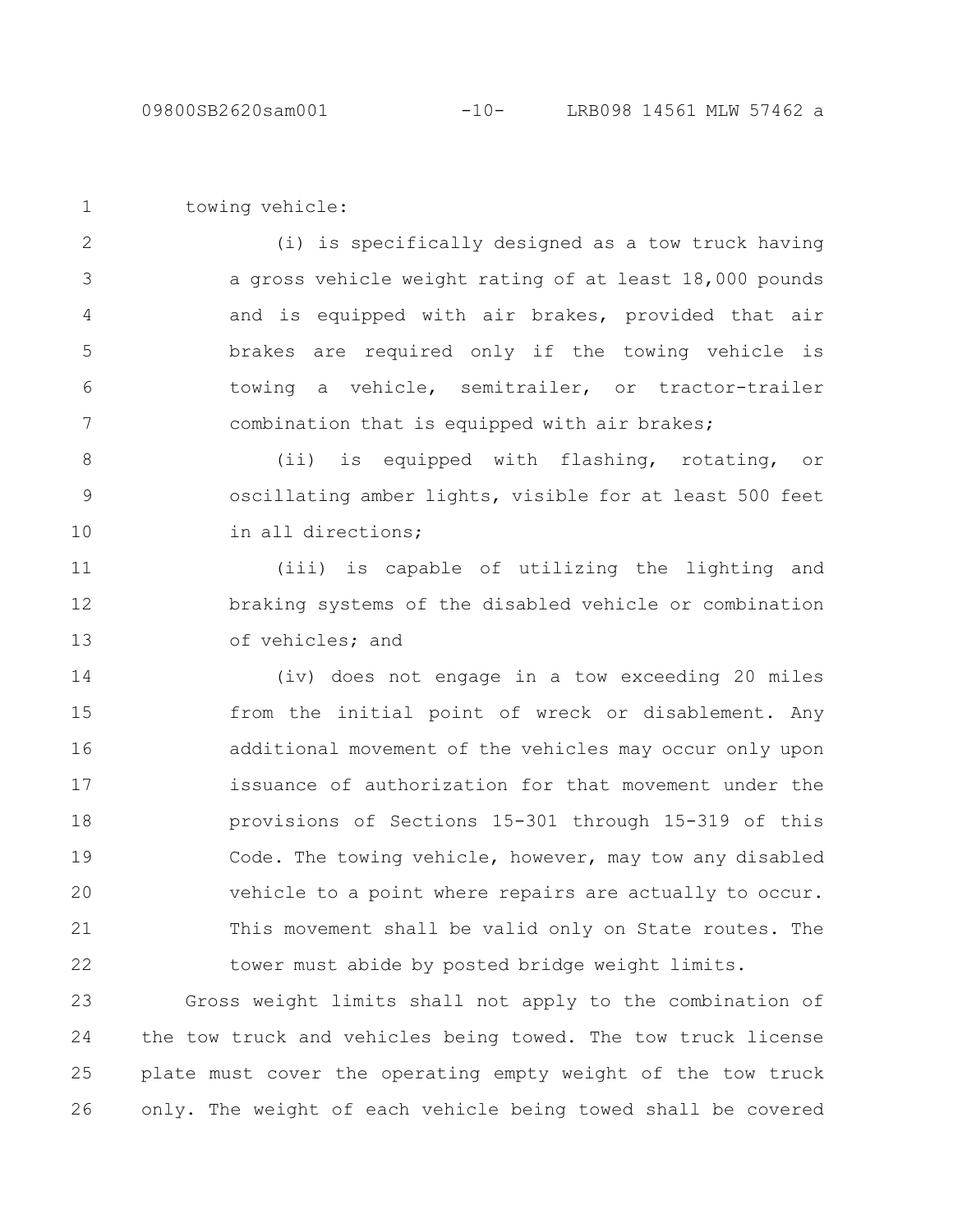09800SB2620sam001 -11- LRB098 14561 MLW 57462 a

by a valid license plate issued to the owner or operator of the vehicle being towed and displayed on that vehicle. If no valid plate issued to the owner or operator of that vehicle is displayed on that vehicle, or the plate displayed on that vehicle does not cover the weight of the vehicle, the weight of the vehicle shall be covered by the third tow truck plate issued to the owner or operator of the tow truck and temporarily affixed to the vehicle being towed. If a roll-back carrier is registered and being used as a tow truck, however, the license plate or plates for the tow truck must cover the gross vehicle weight, including any load carried on the bed of the roll-back carrier. 1 2 3 4 5 6 7 8 9 10 11 12

The Department may by rule or regulation prescribe additional requirements. However, nothing in this Code shall prohibit a tow truck under instructions of a police officer from legally clearing a disabled vehicle, that may be in violation of weight limitations of this Chapter, from the roadway to the berm or shoulder of the highway. If in the opinion of the police officer that location is unsafe, the officer is authorized to have the disabled vehicle towed to the nearest place of safety. 13 14 15 16 17 18 19 20 21

For the purpose of this subsection, gross vehicle weight rating, or GVWR, means the value specified by the manufacturer as the loaded weight of the tow truck. 22 23 24

(b) As used in this Section, "recycling haul" or "recycling operation" means the hauling of non-hazardous, non-special, 25 26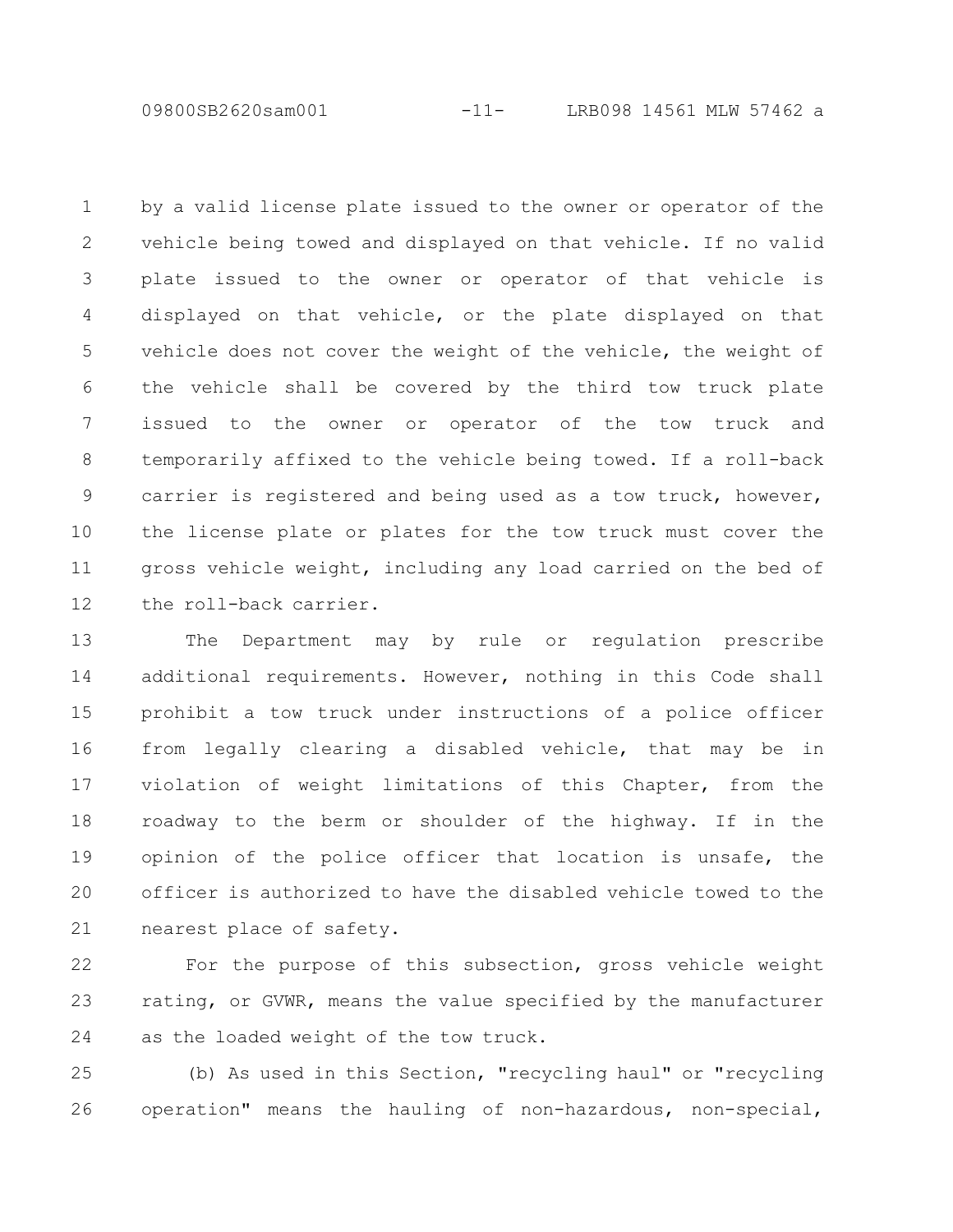09800SB2620sam001 -12- LRB098 14561 MLW 57462 a

non-putrescible materials, such as paper, glass, cans, or plastic, for subsequent use in the secondary materials market. 1 2

(c) No vehicle or combination of vehicles equipped with pneumatic tires shall be operated, unladen or with load, upon the highways of this State in violation of the provisions of any permit issued under the provisions of Sections 15-301 through 15-319 of this Chapter. 3 4 5 6 7

(d) No vehicle or combination of vehicles equipped with other than pneumatic tires may be operated, unladen or with load, upon the highways of this State when the gross weight on the road surface through any wheel exceeds 800 pounds per inch width of tire tread or when the gross weight on the road surface through any axle exceeds 16,000 pounds. 8 9 10 11 12 13

(e) No person shall operate a vehicle or combination of vehicles over a bridge or other elevated structure constituting part of a highway with a gross weight that is greater than the maximum weight permitted by the Department, when the structure is sign posted as provided in this Section. 14 15 16 17 18

(f) The Department upon request from any local authority shall, or upon its own initiative may, conduct an investigation of any bridge or other elevated structure constituting a part of a highway, and if it finds that the structure cannot with safety to itself withstand the weight of vehicles otherwise permissible under this Code the Department shall determine and declare the maximum weight of vehicles that the structures can withstand, and shall cause or permit suitable signs stating 19 20 21 22 23 24 25 26